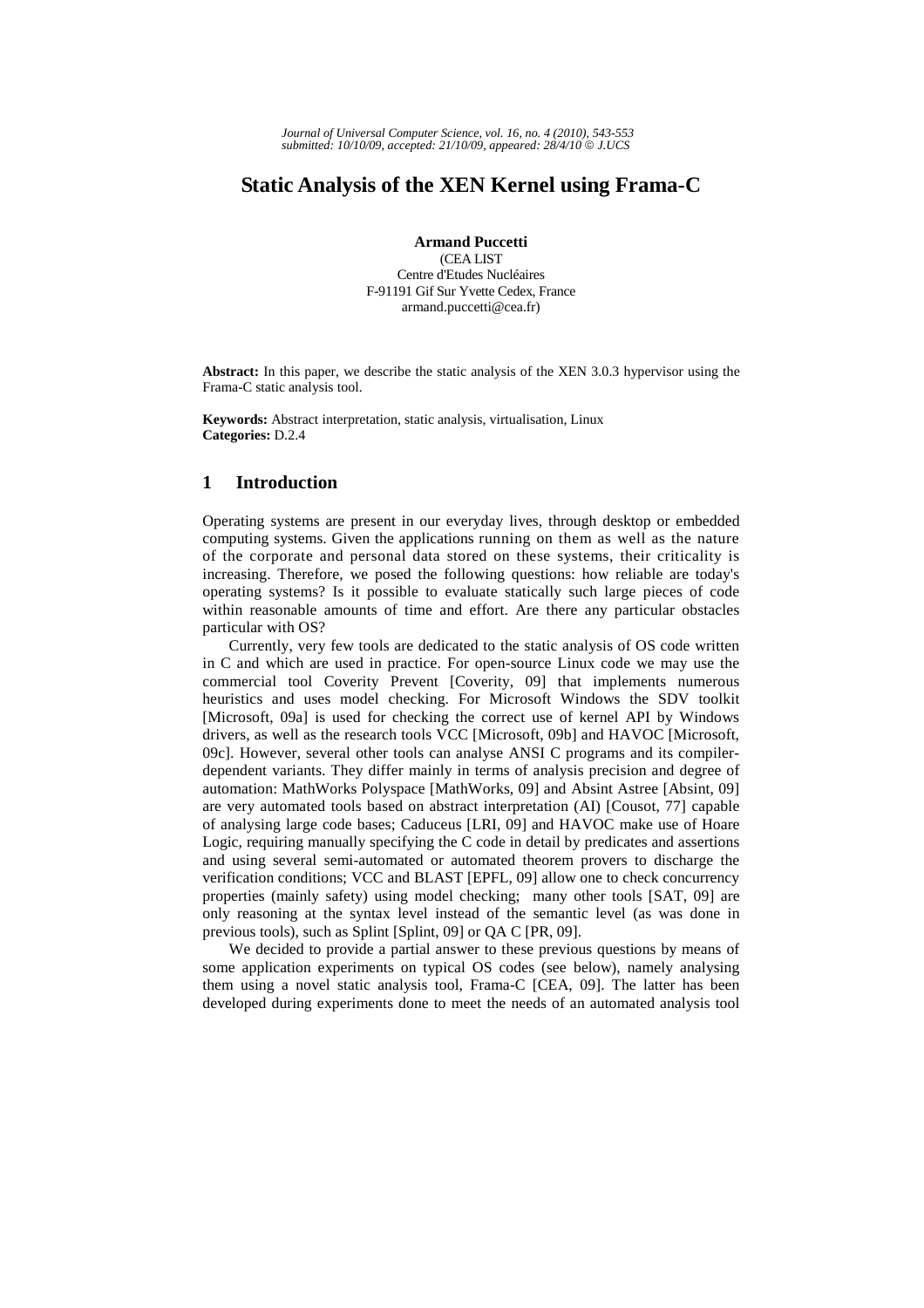based on AI complemented by a very expressive specification language with proof support (see below).

# **2 Context of the Experiments**

## **2.1 Project OPENTC**

The context of the experiments is the European research project OPENTC [OPENTC, 09] dedicated to the development of a secure Linux Operating System (OS) for desktop and server machines based on x86 family of processors. The XEN and L4 hypervisors are some of the ground stones for security, together with the TPM as well as all the other software layers that are necessary between them and their applications (management, encryption, etc.). A sub-project of OPENTC is devoted to the verification and validation of the new OS code as well as the preparation of the Common Criteria [CC, 06] Certification at level EAL5. It was decided to verify and validate ( $V&V$ ) some of the most critical OS components. Given the sometimes limited availability of the documentation and support from code authors, it was decided to focus on components developed by OPENTC partners. We selected the OSLO boot loader, some hardware drivers (the Infineon TPM TSS driver [Infineon, 09] and the vGallium graphics driver [TG, 09]) and the hypervisor kernels XEN [Chrisnall, 09] and L4/Fiasco [TUD, 09]. The static analysis team was in charge of verifying successively the XEN kernel, OSLO and vGallium.

This was a challenging experiment as 1) the verification tool Frama-C and the targets were under development at the same time, and 2) the targets belong to a class of applications that has not been handled before, namely OS code. Indeed, most applications subject to formal analysis are usually embedded software.

This paper reports on the analysis of XEN as this it is based on pre-existing solid Linux kernel code, and whose results might be generalized to Linux. We will report on the complete set of targets in a forthcoming paper.

## **2.2 XEN**

During the last few years virtualisation tools have taken an important role for server and desktop OS as they provide means to isolate several OS running concurrently on the same platform from each other. They can also provide an additional level of security and safety to the entire platform. One of the most widely distributed and used virtualisation tools is XEN [Chrisnall, 09], whose code is based on Linux kernel code. XEN has initially been developed by Cambridge University Computing Lab. (CUCL) as part of their research and has now made its way to becoming a solid and commercial product [Citrix, 09].

For the XEN experiment, we considered version 3.0.3, that was considered to be sufficiently stable at this time by the CUCL team. The source code of the kernel concerning the x86 architecture has approximately 135K lines of C. In order to remain within the project budget, it was necessary for us to consider a representative sub-part of this code. CUCL decided that we shall consider the most critical part, namely the XEN kernel API functions, also called hypercalls [Chrisnall, 09]. From a total of 21 hypercalls, the 5 most critical hypercalls were selected (see below).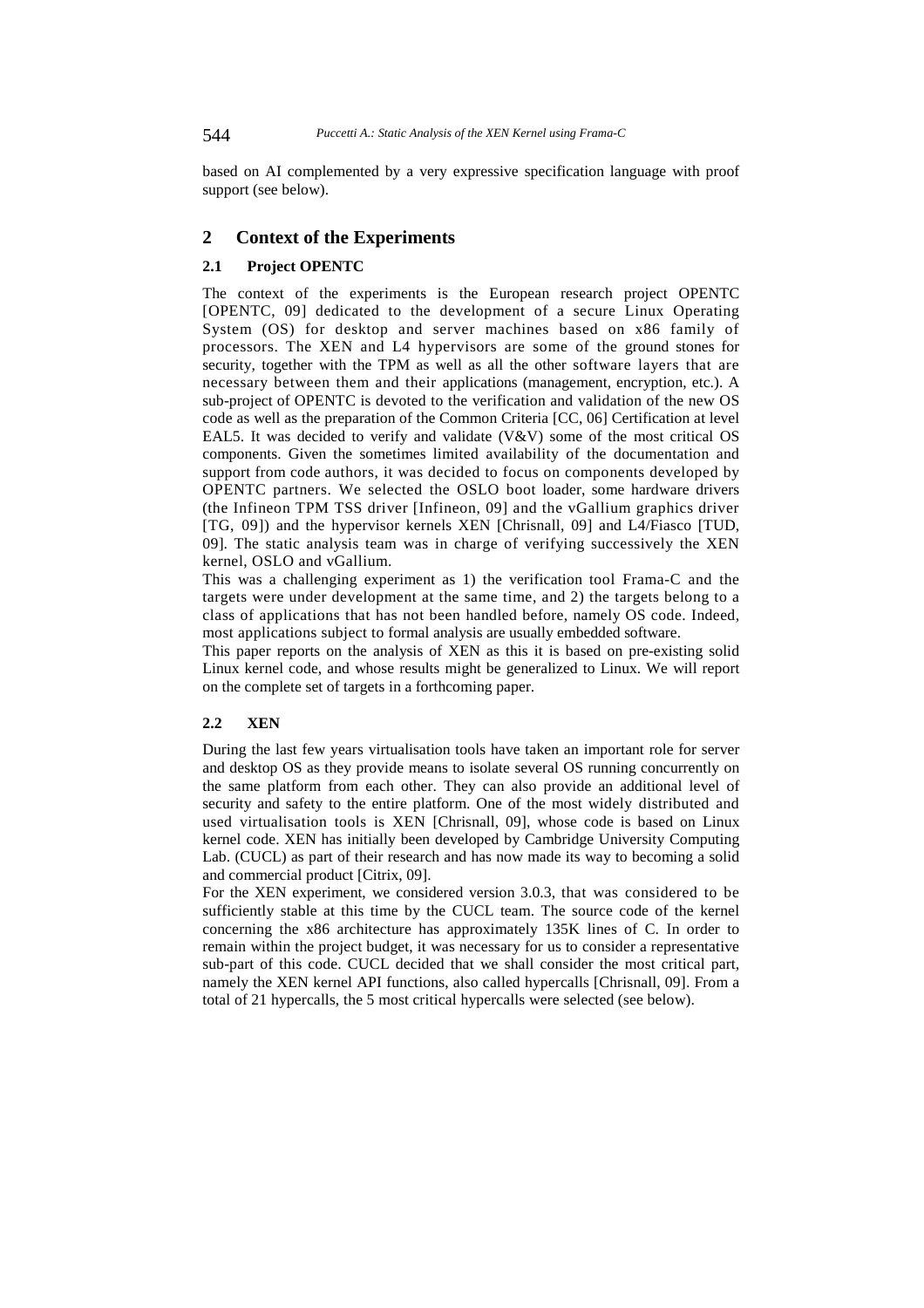The verification team's task consisted in finding as many bugs as possible within these functions and reporting the findings to CUCL for corrections.

#### **2.3 Methodology**

Experimenting with such a large application as the XEN kernel requires that a software engineering approach be taken and that details are considered only when necessary.

At first, we had to understand the architecture of the code and the structure of the different source files. XEN is similarly organized as the Linux kernel, where drivers and machine specific files are grouped in well-defined directories and the main code is functionally structured.

Documentation was very limited, especially concerning the design and the internal structure of the functions. We had to rely on the XEN developers and users mailing **lists**.

Analyzing the code requires determining some entry points where the analysis starts. As we decided to analyze specific hypercalls (kinds of systems calls), these functions were clearly defined in the code. Five hypercalls have been considered, whose signature is as follows:

```
int do_mmu_update( 
  XEN GUEST HANDLE(mmu update t) ureqs, unsigned int
  count, 
  XEN GUEST HANDLE(uint) pdone,
  unsigned int foreigndom) 
long do grant table op(
    unsigned int cmd, 
  XEN_GUEST_HANDLE(void) uop, unsigned int 
  count) 
long do memory op(
  unsigned long cmd, 
  XEN_GUEST_HANDLE(void) arg) 
long do_domctl( 
  XEN_GUEST_HANDLE(xen_domctl_t) 
  u domctl)
int do_page_fault( 
  struct cpu_user_regs *regs) 
void __init __start_xen( 
  multiboot_info_t *mbi)
```
We included the main initialization function in the list above, namely start xen, as this appeared to be essential for building up a context used by the other hypercalls of XEN. Numerous initializations are done in this function, allowing us to understand *what* is really going on in XEN, especially about global variables.

As the reader might see above, each hypercall has several parameters whose value is *a priori* unknown. In order to constrain these parameters, we build a main function for each one, from where the analysis starts and setting some parameters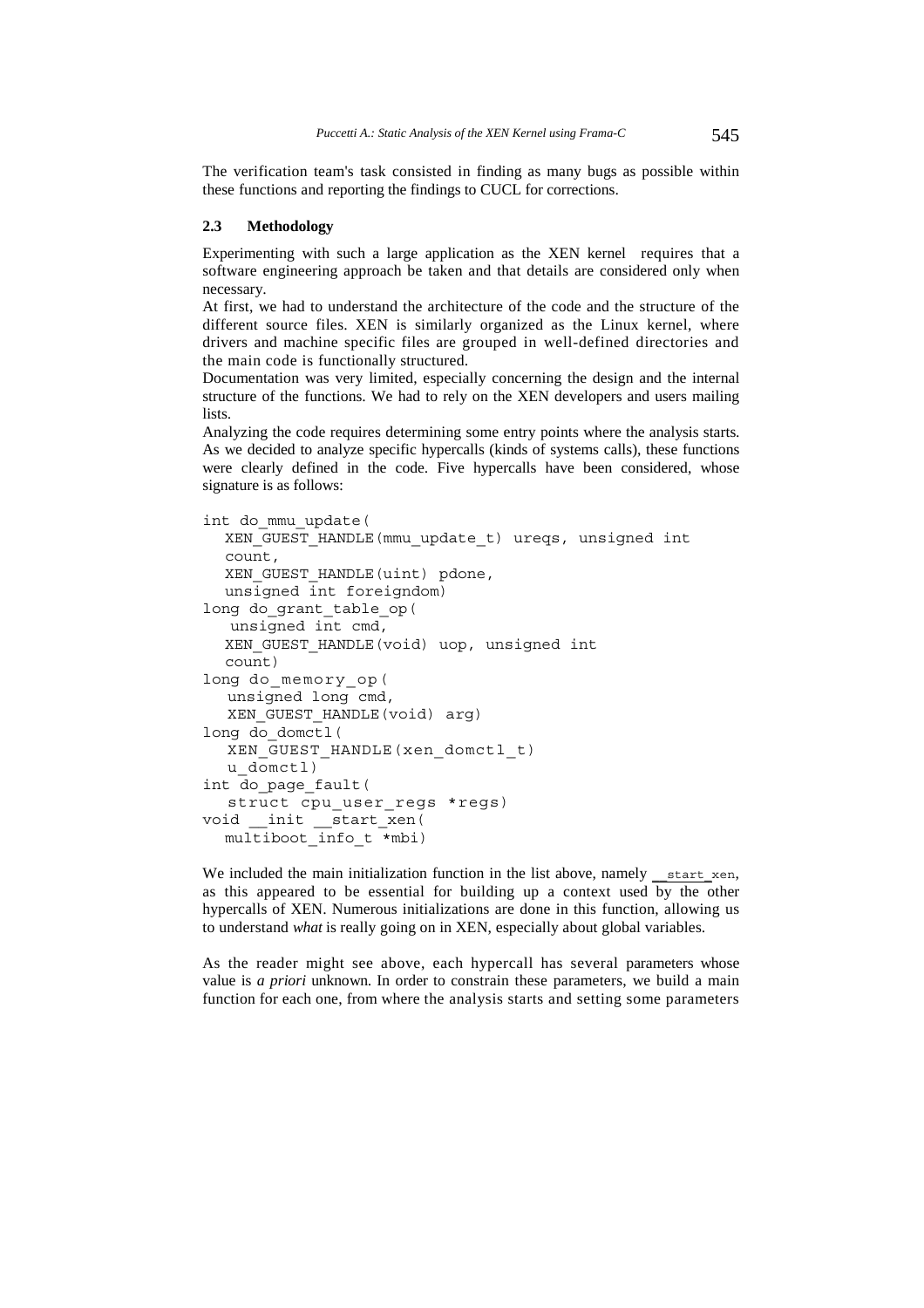to pre-determined known values and leaves the other parameters to be any value and then calls the hypercall. In particular, the mbi parameter of function start\_xen was set to

```
multiboot info t MULTI BOOT INFO CEA = {
 flags = 107,
 mem lower = 640,
  mem upper = 3667483,
  boot device = -2147287041,
   cmdline = __pa(&CEA CMDLINE), 
  mods count = 1,
  mods\_addr = \_pa(&CEA MODS ADDR),
  u.elf sec = \overline{\{\}} num = 3,
                   size = 40,
                   addr = 1740800,shndx = 2 },
  mmap length = 8*sizeof(memorymap t),
  mmap addr = (unsigned long) (&(CEA MMAP))
```
};

where the constant values were taken from a real machine (Pentium D, 4 Gb RAM) running XEN. Most hypercalls' parameters were kept as general as possible.

The XEN source code contains some assembly code located in specific files or in-lined in the C code. As Frama-C does not analyze assembly code, we manually transformed this code into equivalent but simpler C code, in order to keep an acceptable level of precision during the analysis.

Next, we entered an iterative process where we could launch the analyzer on the source code and examine the results. Frama-C churns out thousands of lines of messages that are then manually filtered in order to understand what happened during the analysis and see what alarms rang. The messages also contain traces of what functions were traversed during the analysis (it is in fact an abstract execution of the code using abstract variables). One can follow the interpreter's work to determine the location and causes of the problems. These were mainly due to what Frama-C calls *divergences,* meaning that the value of some variables became meaningless at some point (i.e. equal to any value of their domain, also called the *supremum).* If there is only one execution path Frama-C stops analyzing, otherwise it continues with another path. Each divergence had to be understood at the code level and adjustments were made such that 1) either Frama-C understands what the code does precisely, or 2) some pragmas, formatted as comments, are added to the code to guide the interpreter, or 3) some missing feature was added to Frama-C, such as understanding the predefined C library functions.

Iterations stopped when the code of each hypercall was entirely analyzed.

Finally, the results of the analyses were exploited to extract the alarms and interpret them in light of the source code's real execution. This requires investigating the code and also sometimes asking developers for further explanation of the code's internals when it became too obscure. Many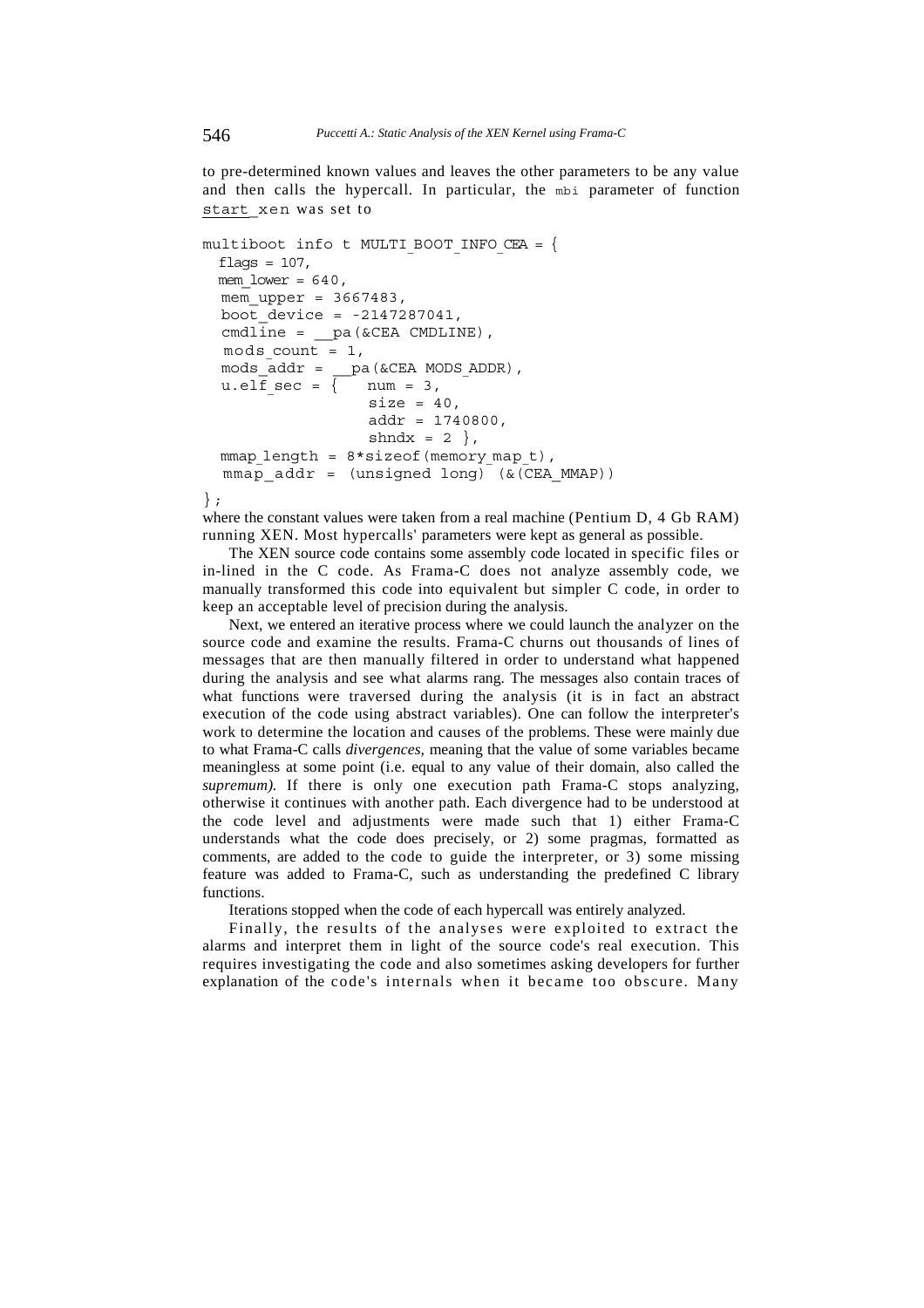alarms were discarded at this stage as they were false alarms, leaving us with a much lower number of alarms (sec below).

#### **2.4 The Frama-C Toolkit**

Frama-C is an open-source static analysis tool that targets ANSI C programs as well as a subset of the C++ language. Frama-C is an open toolkit with a plug-in architecture, that allows one to connect different kinds of analysis tools together such that they can cooperate and provide precise results. Currently, the following plugins are provided with Frama-C:

• **Valviewer**: this is the core module thtat computes for a given function, let main, an abstract interpretation of the code and returns a set of alarms. Each alarm is a potential error and relates to a given location within the code and a set of local and global variables. For instance, in the following function

```
1 int i, t[10]; 
2 
3 void main(void) { 
4 for (i=0; i<=8+2; i++)5 t[i]=i;6 }
```
ValViewer produces the following warning about an out-of-bound access at line 5:

### **rte.c:5: Warning: accessing out of bounds index. assert ( (0 <= i) && (i < 10));**

The interpreter also provides an assertion that can be inserted into the code, but that must be discharged by other plug-ins (see below). For each variable and each location, Valviewer provides an over-approximation of the set of values taken by this variable at the indicated location. The domain of values computed is guaranteed to be correct, i.e. contains the real set of values taken by the variable during any execution. Over-approximations might therefore lead to false alarms.

**Slicer**: this module slices the source code and produces a copy of the program that keeps only parts relevant to a given variable or location. The code obtained is generally much shorter and therefore easier to analyze by other plug-ins.

**Jessie**: this module implements a deductive verification tool, based on Home Logic [Hoare, 69]. Each C function must be annotated by extra predicates (pre-, post-conditions, loop and data-types invariants, assertions, etc.) written in the ACSL (standing for ANSI C Specification Language [CEA, 09]) and that builds up its specifications. The Jessie module proves that the code is correct w.r.t this specification. To reach this goal, some verification conditions (VC) are computed using the WP calculus [Dijkstra, 76] and are handed over to some automatic or semi-automatic theorem provers. The code is correct iff all VC are satisfied.

• **Code browsing**: some modules help to examine and to understand the code by navigating through the data flow representation of the program, or by highlighting the locations impacted by a given code change (impact analysis) or by highlighting the locations where a given variable is used.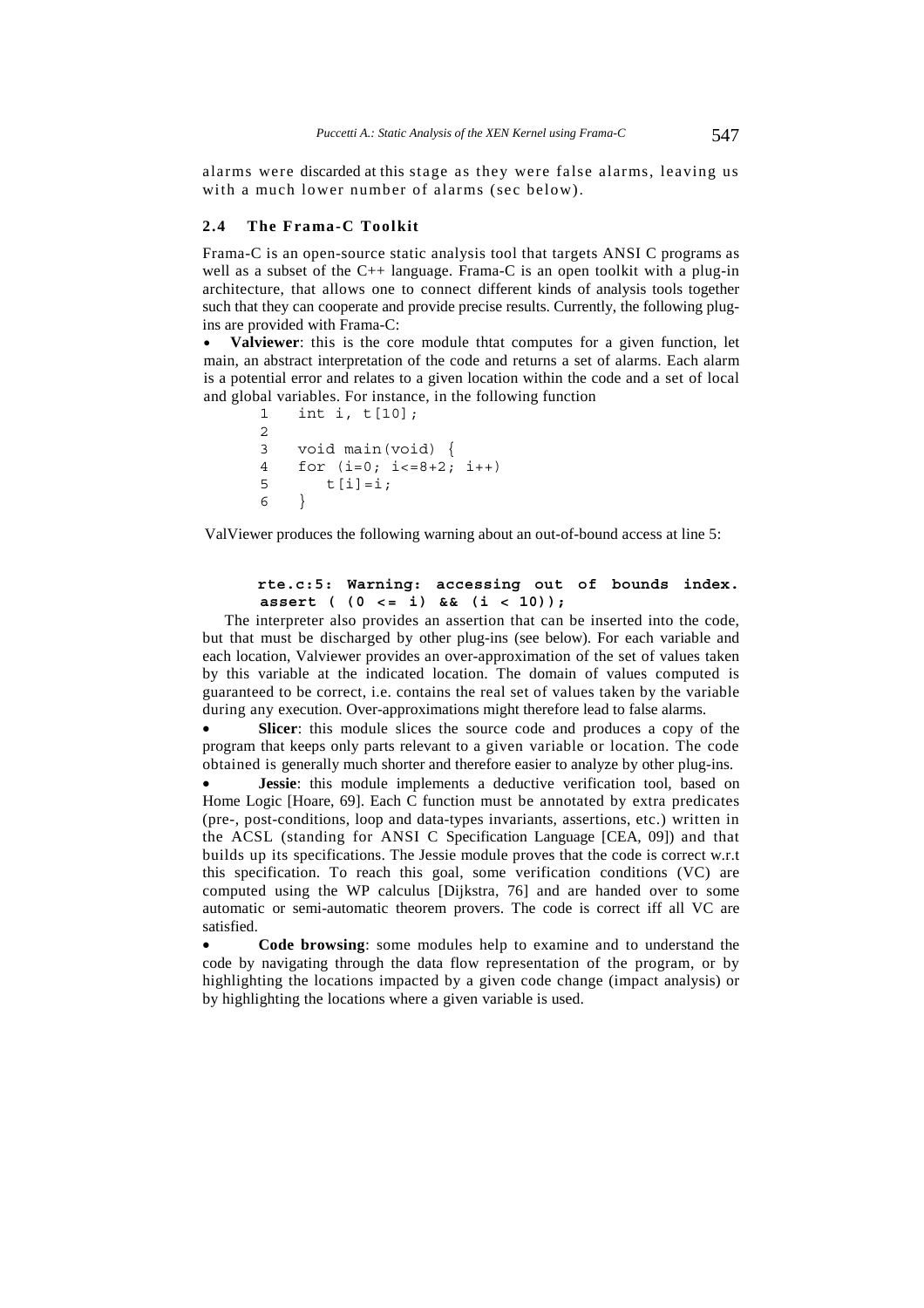• **Semantic constants unfolding**: this module allows replacing expressions that Valviewer has determined to be always constant by the constant value itself.

• **Aoraï**: this is a new module under development or the verification of temporal properties written in some LTL. This is useful for reasoning about threads and shared variables.

#### **2.5 Experimental Results**

The alarms discovered were classified into several categories. Let us give the different categories used, through table 1 below.

Let us add some more explanations. Category 2 is relevant to functions to which we added some pre-condition to strengthen it. The abstract interpreter tries to satisfy simple assertions, and indicates if they are certainly true, but some assertions remain either undefined or false, which falls into this category.

We analysed hypercalls in the following order: first we spent much time with start xen, and then we analyzed the other less complex hypercalls. For each one, we keep only new errors, leaving out those already reported in previous hypercalls. The bugs discovered in the target hypercalls can be grouped into the categories as indicated in table 2 below. Their status of understanding is given by table 3 below.

Some interesting bugs were detected and confirmed by CUCL, such as:

• **Incompatible declarations** for 7 internal functions:

smp apic timer interrupt, smp call function interrupt, do\_nmi, do\_memory\_op, \_\_init cyrix\_init\_mtrr, \_\_init centaur init mtrr, and \_\_init amd init mtrr. For instance the function do memory op is declared in file hypercall.h as

> extern long do memory op (int cmd, XEN\_GUEST\_HANDLE(void) arg)

and in file memory.c as

long do\_memory\_op (unsigned long cmd,  $XEN$  GUEST HANDLE(void) arg)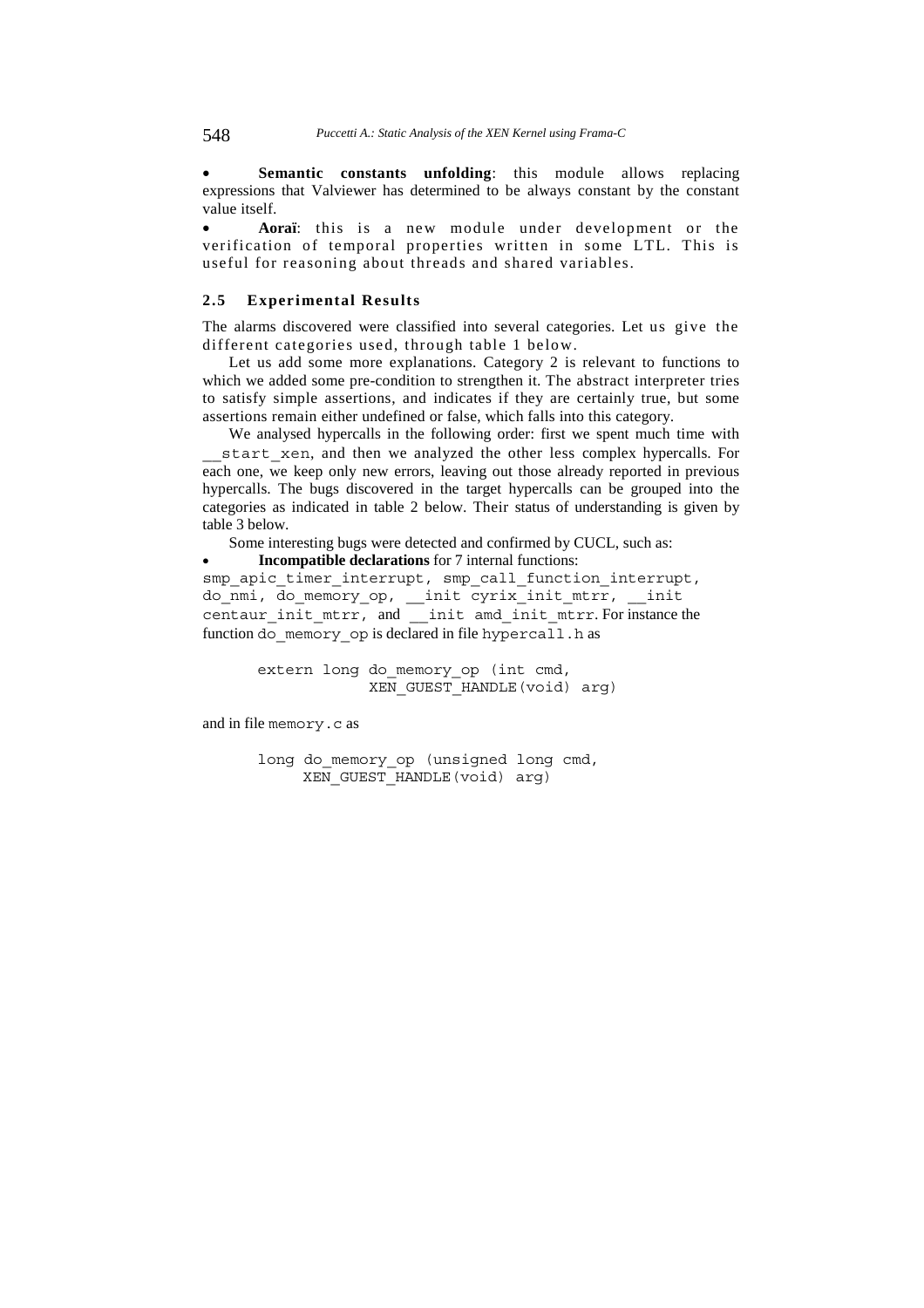| <b>Categories</b> | Name                                                                            | <b>Comments</b>                                                                                                                                                         |  |  |  |
|-------------------|---------------------------------------------------------------------------------|-------------------------------------------------------------------------------------------------------------------------------------------------------------------------|--|--|--|
| $\mathbf{1}$      | Out of bounds                                                                   | A variable read or written has values out of its<br>declared domain                                                                                                     |  |  |  |
| $\overline{2}$    | Pre-condition not satisfied                                                     | Assertion certainly not satisfied                                                                                                                                       |  |  |  |
| 3                 | Missing return statement in function                                            | Self-explanatory                                                                                                                                                        |  |  |  |
| $\overline{4}$    | Incorrect retum statement                                                       | A function that declares to return void has still a<br>return statement                                                                                                 |  |  |  |
| 5                 | Incompatible declaration                                                        | A function or variable signature is different from its<br>implementation                                                                                                |  |  |  |
| 6                 | Different declarations for a global                                             | Some global item is declared several times but with<br>a different type. Severe error.                                                                                  |  |  |  |
| $\overline{7}$    | Volatile global variable<br>initialized or missing constants<br>initializations | Volatile variables do not need to be initialized.<br>When this is still detected, the interpreter warns                                                                 |  |  |  |
| 8                 | Constant not initialized                                                        | Self-explanatory                                                                                                                                                        |  |  |  |
| 9                 | Unknown size                                                                    | Sometimes variables cannot be initialized because<br>of an unknown size                                                                                                 |  |  |  |
| 10                | Addresses comparisons                                                           | Comparing addresses to fixed values in memory is<br>something very dangerous, as addresses might<br>change or types may change during time, so the<br>interpreter warns |  |  |  |
| 11                | Divergence                                                                      | The interpreter is said to diverge when at some<br>location it bas too much imprecision (generally on<br>some pointer)                                                  |  |  |  |
| 12                | Others                                                                          | Other rare alarms are incompatible pointer size,<br>uninitialized constants, etc.                                                                                       |  |  |  |

*Table 1: Categories of Alarms*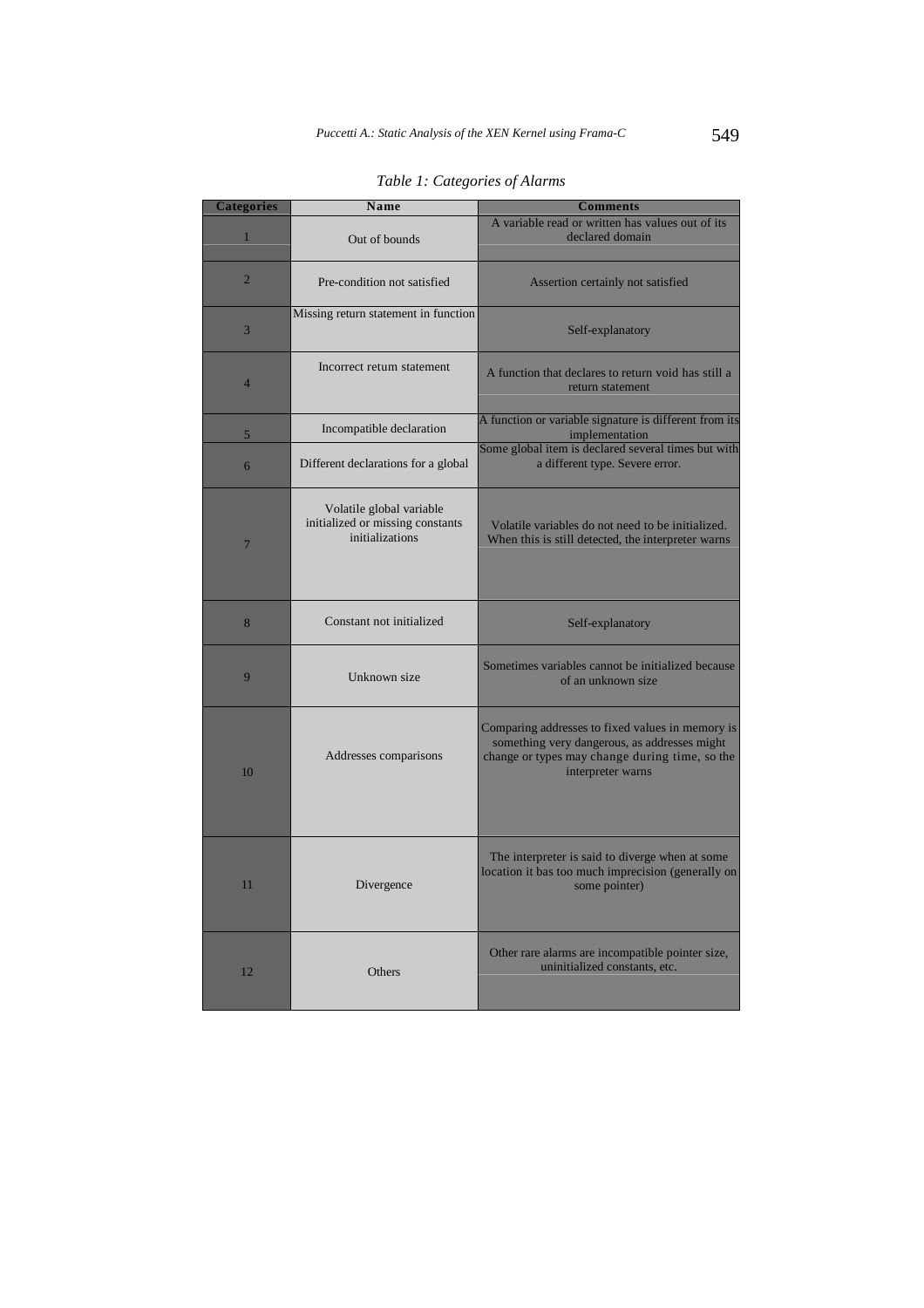• **Useless return statement**: 8 functions declare to return void but still return some value. These are hvm\_init\_ap\_context, \_\_serial\_rx,

put user bad, hvm vcpu down, vmx clear vmcs, show stack, enter scheduler, and ns write reg. For instance, in file console.c:166 the body of function serial rx starts by

```
static void __serial_rx(char c, struct 
       cpu_user_regs *regs) 
       { if (xen_rx) return 
      handle keypress(c,regs);
 …
```
**Incompatible global variable type:** in file setup.c a global variable stack is declared as

char \* stack[2\*STACK\_SIZE]

where STACK SIZE is a machine-dependent constant, and is also pre-declared in file mm.c as

extern char stack[];

which is a clear error.

One may notice a significant number of unknown alarms, mainly due to redundancies: the same error applies to a group of variables, but at several different lines, such as in the following set of messages:

```
mm.c:3408: Warning: out of bounds read. &pl2e->l2 
mm.c:3418: Warning: out of bounds write. pl2e 
mm.c:3421: Warning: out of bounds read. &pl2e->l2 
mm.c:3433: Warning: out of bounds read. &pl2e->l2 
mm.c:3433: Warning: out of bounds write. pl1e+i 
mm.c:3437: Warning: out of bounds write. pl2e 
mm.c:3443: Warning: out of bounds read. &pl2e->l2 
mm.c:3448: Warning: out of bounds read. &pl2e->l2 
mm.c:3456: Warning: out of bounds read. pl1e 
mm.c:3458: Warning: out of bounds read. pl1e 
mm.c:3459: Warning: out of bounds write. Pl1e
```
The detailed list of all warnings can be found in [OPENTC, 07]. The gross ratio of confirmed bugs on the total number of warnings is approx. 10%. Categories 8, 9 and 11 are present here as we had discovered some of occurrences with previous versions of Frama-C or XEN but not in current version. Categories not mentioned contain no errors.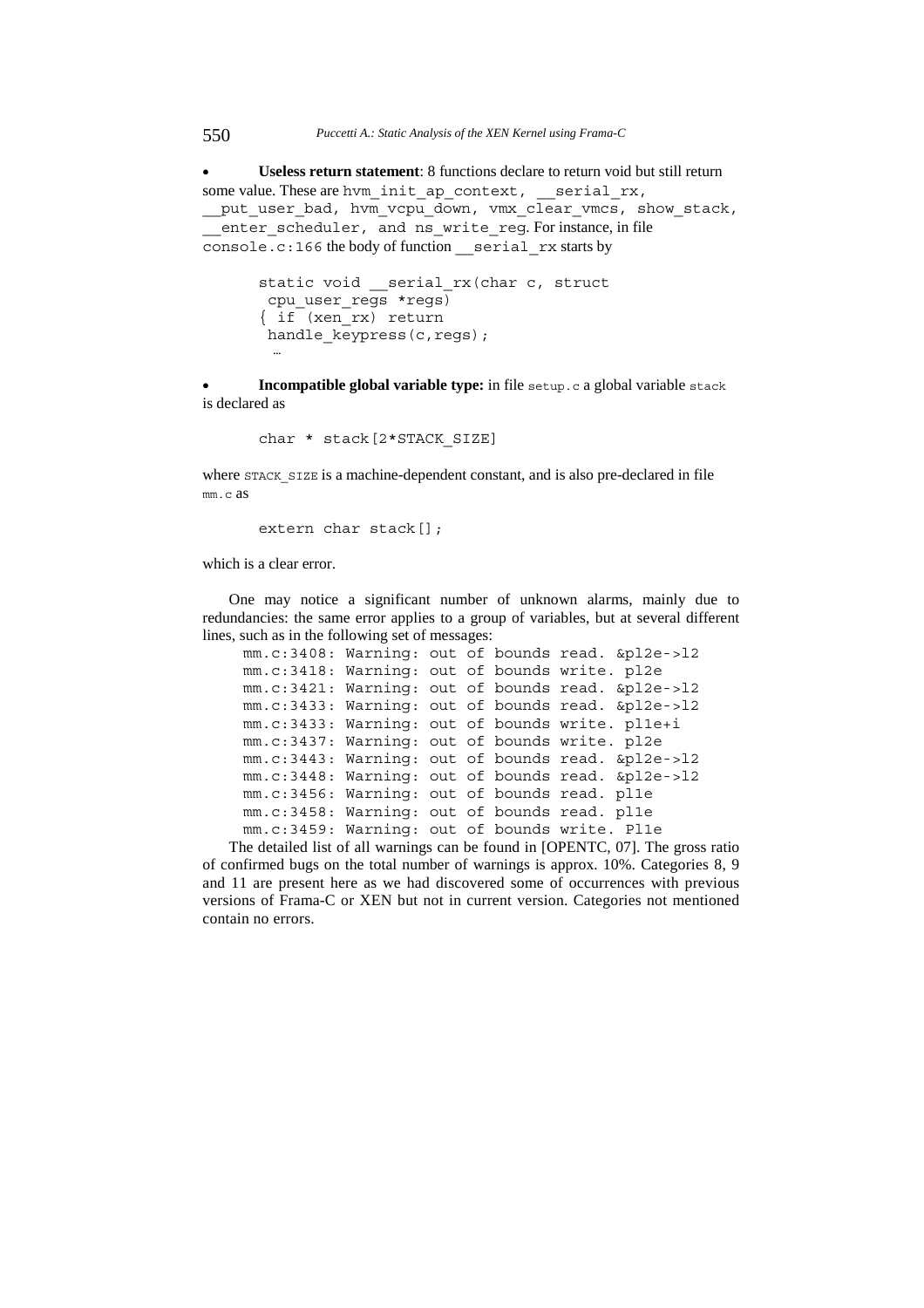| <b>Hyper-calls</b>         | $\mathbf{1}$   | $\overline{2}$ | $\overline{\mathbf{3}}$ | $\overline{\mathbf{4}}$ | 5              | 6            | $\overline{7}$ | 10             | 12             | <b>Total</b>   |
|----------------------------|----------------|----------------|-------------------------|-------------------------|----------------|--------------|----------------|----------------|----------------|----------------|
| do_mmu_<br>update          | 24             | 11             | $\overline{c}$          | $\,$ 8 $\,$             | $\overline{7}$ | $\mathbf{1}$ | 27             | $\overline{4}$ | $\mathbf{1}$   | 85             |
| do_grant_<br>table         | $\mathbf{1}$   | $\mathbf{1}$   |                         |                         |                |              |                |                | $\mathbf 1$    | 3              |
| do_memory<br>$_{\rm -}$ op | $\overline{2}$ |                |                         |                         |                |              |                | 3              | $\overline{c}$ | $\overline{7}$ |
| do_dom_ctl                 |                |                |                         |                         |                |              |                |                |                | $\bf{0}$       |
| do_page_<br>fault          | $\mathbf{1}$   |                |                         |                         |                |              |                |                |                | $\mathbf{1}$   |
| __start_xen                | 54             | 10             |                         |                         | $\mathbf{1}$   |              | $\overline{4}$ | $\overline{c}$ | 3              | 74             |
| <b>Total</b>               | 82             | 22             | $\overline{2}$          | ${\bf 8}$               | $\bf{8}$       | $\mathbf{1}$ | 31             | 9              | $\overline{7}$ | 170            |

*Table 2: Number of alarms per categories* 

*Table 3: Number of alarms per status* 

| Categories            | False<br>alarms | Unknown<br>alarms | Confirmed<br>bugs | <b>Total</b> |
|-----------------------|-----------------|-------------------|-------------------|--------------|
| $do$ _mmu _up<br>date | 9               | 61                | 15                | 85           |
| $do\_grant$<br>table  | $\Omega$        | 3                 | $\Omega$          | 3            |
| $do$ memory<br>op     | 3               | 4                 | $\theta$          | 7            |
| do dom ctl            | $\Omega$        | $\theta$          | $\Omega$          | 0            |
| $do$ _page_<br>fault  |                 | $\overline{0}$    | $\theta$          |              |
| star_xen              | 7               | 66                |                   | 74           |
| <b>Total</b>          | 20              | 134               | 16                | 170          |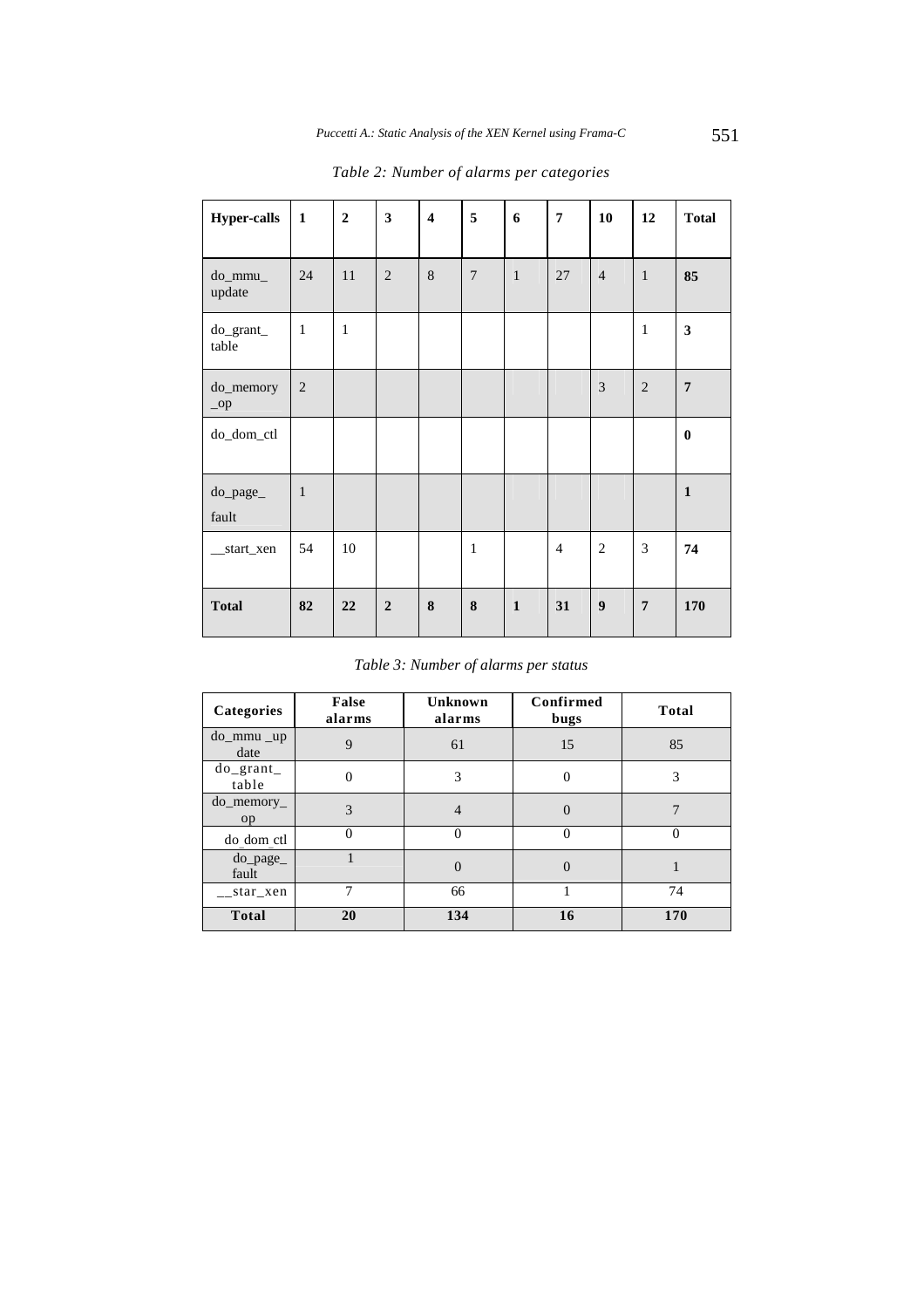### **3 Conclusions**

The analysis of the six functions (five hypercalls and the main initialization function) bas produced 170 alarms given above. The details of each alarm can be found in [OPENTC, 07] publicly available. Each of the hypercalls' analyses was produced in less than 30 minutes on a DELL Poweredge 2900 server equipped with 16 Gb of RAM. It took about one hour to analyze (partially) the code of \_\_start xen.

We have classified these warnings into several categories and examined each of them precisely, using the source code, its preprocessed version and the publicly available documentation. We could conclude on 36 cases among 170 but left some unknown errors. Their investigation needs further knowledge of the XEN code and higher precision during the analysis. The latter can be achieved by reducing approximations, on tables in particular (by default a table is approximated by the 'sum' of the approximations of its elements. Using the Frama-C option -plevel <n> allows to adjust the size of the approximation to some higher value but with a substantially higher analysis time), and during the translation of assembly code into C.

As general conclusions we note that:

Abstract interpretation is indeed the most promising technique to extract runtime level bugs from the code with little user assistance.

Extrapolating the results above, 10.5 hours would be required to analyse all XEN hypercalls, which is reasonable.

The code analysed has a ratio of approx. 1.54 bugs per KLOC. This is rather low compared to other open-source code such as Vgallium, whose ratio is approx. 10.13 bugs/KLOC. XEN can be considered as high quality code.

In order to increase the quality of the XEN code, all bugs must be examined and, if necessary, corrected. In case of doubt, we recommend to insert all assertions generated by Frama-C, leaving their proof for later.

#### **Acknowledgements**

Our thanks go to the Commission of the European Communities, Information Society and Media Directorate for funding the OPENTC project under contract 027635.

# **References**

[Absint, 09] Absint, The Astrée analyser, 2009, http://www.absint.de/astree/.

[CC, 06] Common Criteria for Information Technology Security Evaluation, Version 3.1 CCMB-2006-09-001, 2006.

[CEA, 09] CEA, INRIA, The Frama-C Software Verification Toolkit, 2009, http://framac.cea.fr.

[Chrisnall, 08] Chrisnall, D., The Definitive Guide to the Xen Hypervisor, Prentice Hall, 2008.

[Citrix, 09] Citrix, Xenserver, 2009,